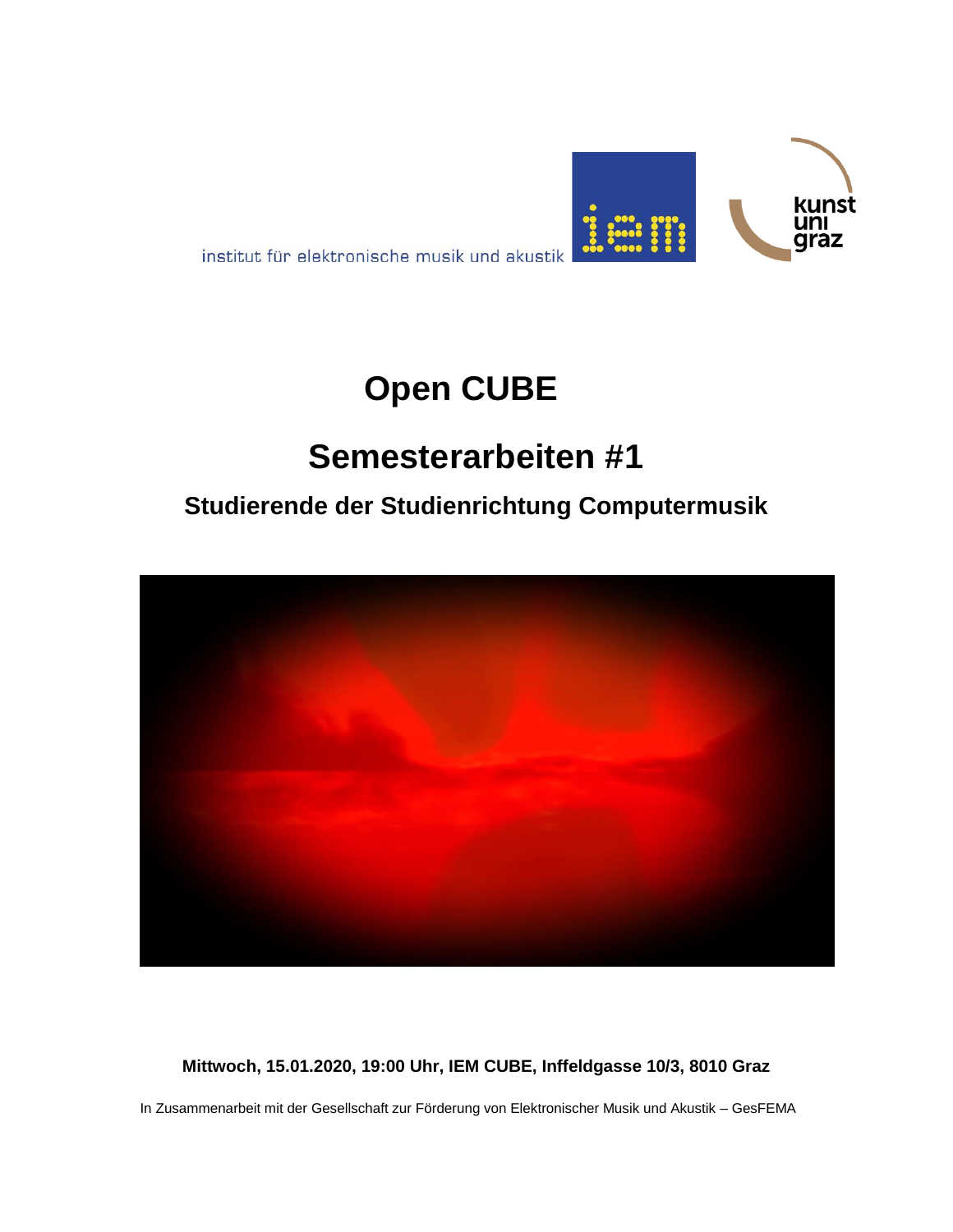Studierende der Studienrichtung Computermusik präsentieren ihre Fixed-Media und Live-Elektronik Arbeiten und Installationen.

### **Programm**

**Chalybs** Dominik Lekavski

In "Chalybs" arbeitete ich mit wenigen "konkreten" Ausgangsklängen, die durch metallische Objekte erzeugt wurden.

Dabei lies ich mich intuitiv von den Klängen leiten und versuchte durch Manipulation dieser, möglichst kontrastreiches Material sowie einen kontrastreichen Verlauf zu schaffen.

Die Manipulation der Klänge beruht dabei auf den fundamentalen Prinzipien der musique concrète.

### **Ghosting You Softly** Nico Mohammadi

I don't like program notes.

### **piece for string 1** Brian Questa

Strings are one of the more easier instruments one can digitally model using simple mathematical approximations in order to imitate a real acoustic instrument. By separating the vibrating portions of the acoustic instruments into short segments, one can control each segment of the so called waveguide in order to make a unique digital instrument, in this case a string, which at times imitates the real thing, and at times goes beyond the limits of the real.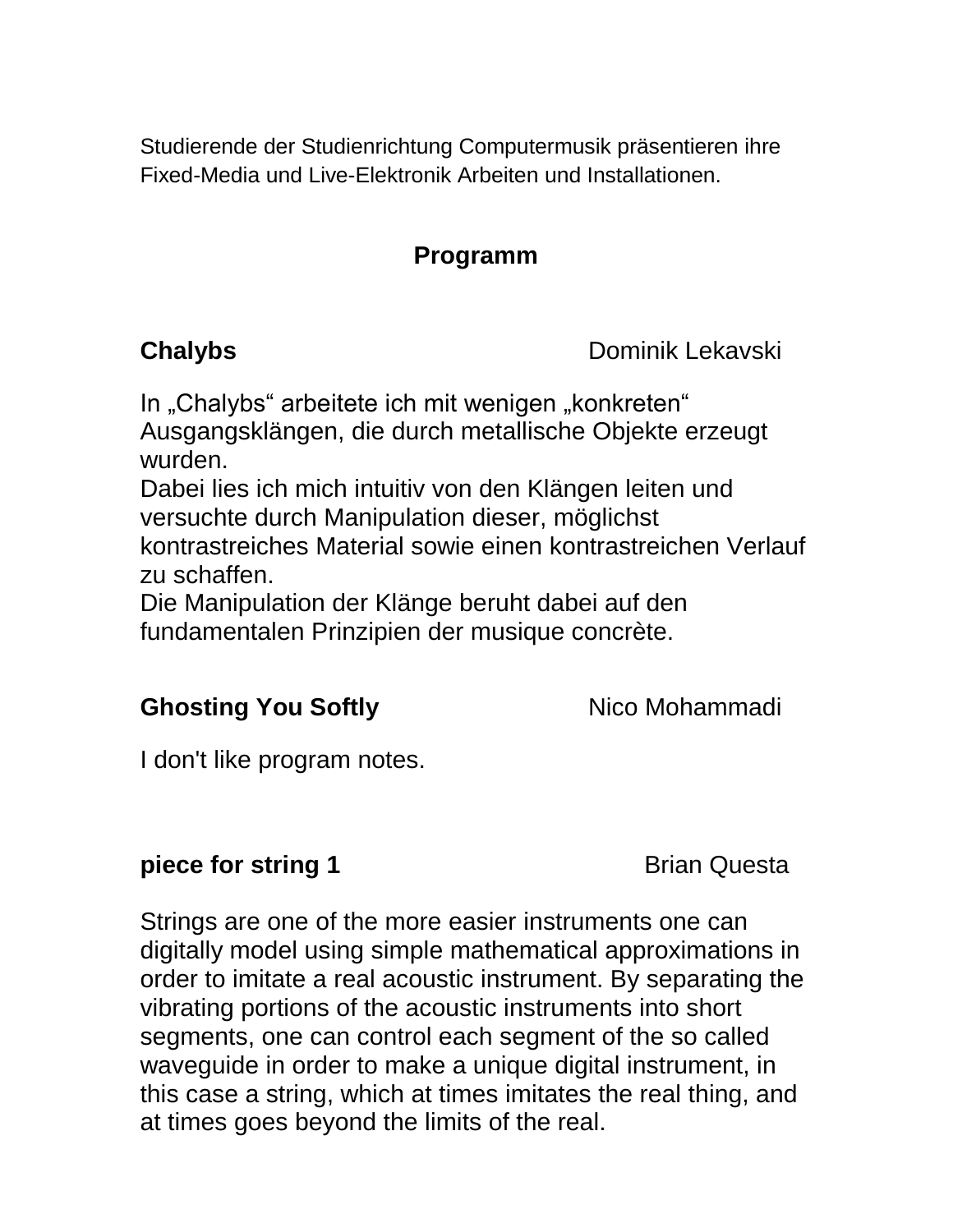| annonying (version 1) | Eva Patchanit Berger |
|-----------------------|----------------------|
| tba                   | John Robin Bold      |

The sounds recorded for this piece are conventionally described as annonying.

Pause

**μέδομαι** Jürgen Mayer **medomai »ich ersinne«**

**Door and more Roman Gavryliuk** 

**Electrophysiology Internal Internal Property** *Iradiation* 

**sr\_ss\_1** Pablo Abelardo Mariña Montalvo

"systematic relatable studies... serial re-collectable strategies... sustainable resulting suspense... ... !? ?!"